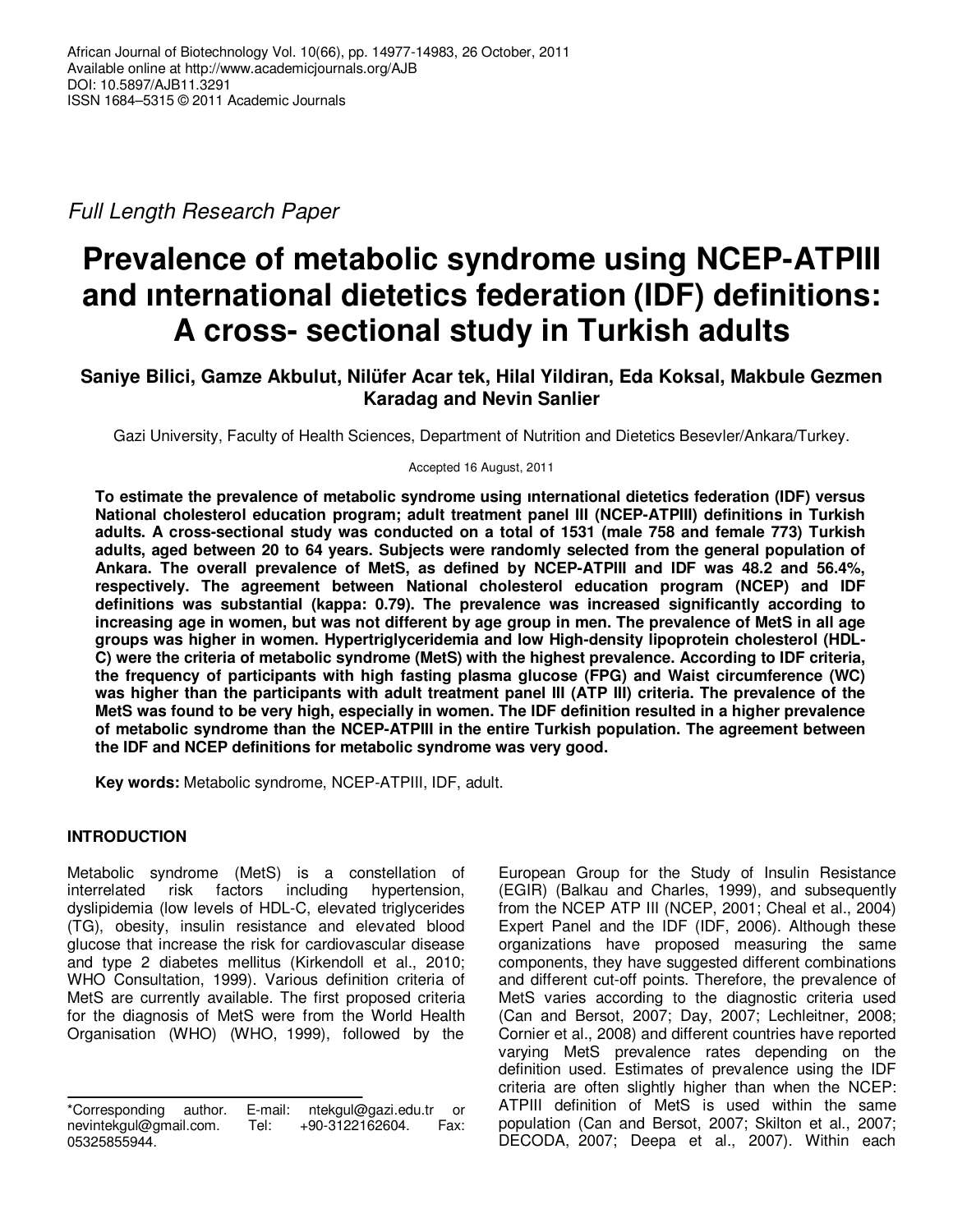definition, the prevalence of metabolic syndrome increases with age and varies with gender and ethnicity. Furthermore, there is lack of diagnostic concordance between different definitions. Generally, approximately 30% of people could be given a diagnosis of MetS using most definitions, and about 35 to 40% of people diagnosed with MetS are classified as such using only one definition (Day, 2007). With this background, the objective of the present study was to estimate the prevalence of MetS using the IDF and NCEP-ATPIII definitions in Turkish adults.

#### **MATERIALS AND METHODS**

A cross-sectional study was conducted on total of 1531 (male 758 and female 773) Turkish adults, between the ages of 20 to 64 years. We used data of people who had fasting plasma glucose (FPG) and lipid profile analyses in the last month. Participants who had not had FPG analyses and lipid profile analyses in the last month were excluded from the study. The participants were informed about the subject, purpose and rules of the research. Each participant signed a voluntary participation form which adhered to Declaration of Helsinki protocols (World Medical Association). The study was approved by the Gazi University Faculty of Health Sciences. In this study, the following criteria were investigated:

(a) General information and anthropometric measurements were taken by trained dieticians and with participants wearing light clothes and no shoes. A portable scale was used to measure body weight to the nearest half-kilogram. Height was measured to the nearest 0.1 cm with a wall-mounted stadiometer. WC was measured above the iliac crest and below the lowest rib margin at minimum respiration. Hip circumference (HC) was measured at the widest part of the hip at the level of the greater trochanter to the nearest half-centimeter (Lohman et al., 1988). The waist and hip circumferences were measured with a flexible tape.

(b) Measurement of blood pressure (BP; SBP: Systolic Blood Pressure; DBP: Diastolic Blood Pressure) was measured after 10 min resting in a sitting position, and was expressed as the average of three consecutive measurements taken from each arm,

(c) We used data of participants who had lipid profile and fasting plasma glucose analysis in the last month. Subjects were included who had any chronic diseases in the study. Measurement of FPG was obtained from subjects not receiving insulin and/or oral hypoglycaemic agents.

(d) Fasting plasma lipids and concentrations of triglycerides (TG), HDL-C and total cholesterol (TC) were analyzed and low-density lipoprotein cholesterol (LDL-C) concentrations were calculated. Early-morning venous blood samples were obtained from each participant for biochemical screening tests, following a twelve-hour overnight fast. Professional staff performed venipuncture by using vacutainers to obtain 15 ml of whole blood. Blood was centrifuged for plasma separation at government hospitals where the actual biochemical analyses were performed. The LDL-C was calculated using the formula of Friedewald and colleagues: LDL-C= TC - (HDL-C + (TG/5) (Mikkola et al., 2007).

#### **Definition of metabolic syndrome**

The IDF definition (IDF, 2006) requires central abdominal obesity as a mandatory component for the diagnosis of MetS. Additionally, the IDF criteria require any two of the four components below:

- Abdominal obesity; WC greater than 94 cm in men or greater than 80 cm in women.
- High TG (150 mg/dL or greater).

Low HDL cholesterol (less than 40 mg/dL in men or less than 50 mg/dL in women).

- Hypertension (130/85 mmHg or greater).
- Hyperglycemia (100 mg/dL or greater).

MetS was also defined analogous to the NCEP: ATP III criteria (Cheal et al., 2004) definition, which requires the presence of at least three or more of the five components of the following categorically-defined risk factors below:

• Abdominal obesity; WC greater than 102 cm in men or greater than 88 cm in women.

• High TG (150 mg/dL or greater).

Low HDL cholesterol (less than 40 mg/dL in men or less than 50 mg/dL in women).

- Hypertension (130/85 mmHg or greater).
- Hyperglycemia (110 mg/dL or greater).

The participants were informed about the subject, purpose and rules of the research and each participant signed a voluntary participation form.

#### **Data analysis**

Data analysis was carried out using SPSS version 13.0 software (SPSS Inc., Chicago, IL, USA). The descriptive statistics of means with 95% CI were used to summarize the data collected. Means were compared by using ANOVA according to body mass index (BMI) classification and the data were analyzed by independent sample t-tests for the definition criteria. The agreement between the two definitions of MetS was determined by the kappa statistic (κ). The level of agreement is considered poor with  $\kappa \leq 0.20$ , fair with  $\kappa$ = 0.21 to 0.40, moderate with  $\kappa$  = 0.41 to 0.60, substantial with  $\kappa$  = 0.61 to 0.80, and very good with  $\kappa > 0.80$ . In all analyses, 5 and 1% significance levels were used.

## **RESULTS**

The mean age of the study population was 45.4±10.9 years (men: 45.2±10.86 years, women: 45.6±10.99 years) (p>0.05). In the study, overweight and obesity were seen in 32.8% (502/1531) and 22.2% (340/1531) in men and women of the study group, respectively (Figure 1). Thus, it was worth noting that 54.9% of the Turkish adults who participated in this study had a BMI exceeding 25  $kg/m<sup>2</sup>$ . The overall prevalence of MetS according to the IDF and NCEP ATP III criteria were found to be 51.5 and 41.6% for men, and 61.1and 54.9% for women, respectively. The prevalence of MetS increased with increasing age up to 60 to 65 years. In all age groups, women were more often diagnosed than men. Various combinations and components by which the subjects fulfilled the criteria of MetS (according to the IDF and NCEP ATPIII criteria) are presented in detail in Tables 1 and 2. Generally, regarding IDF and ATP III criteria, prevalence of MetS and its components increased in parallel with increasing BMI values.

According to IDF criteria, among the participants with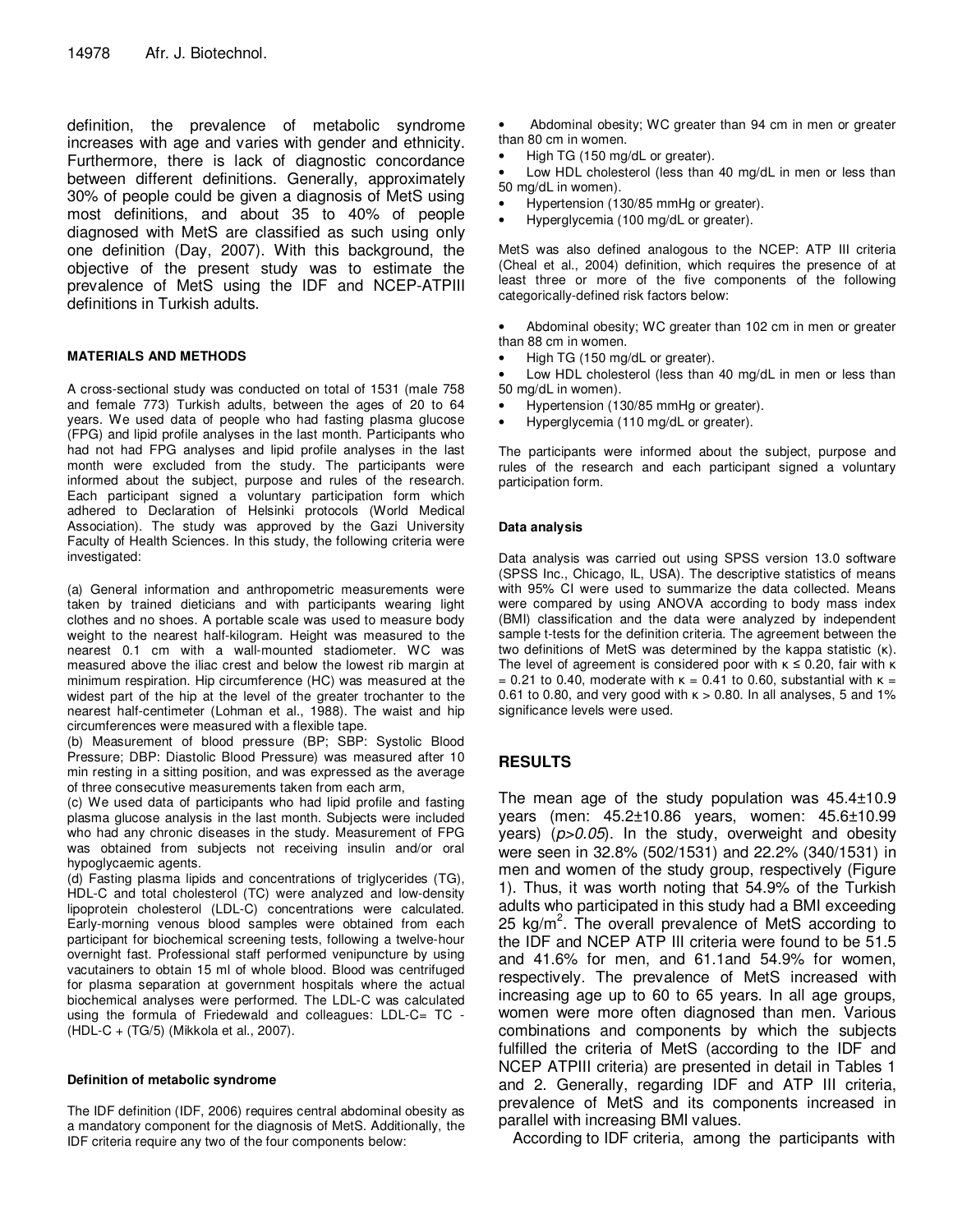

Figure 1. Distribution of participants according to BMI classification (kg/m<sup>2</sup>).

**Table 1.** Metabolic syndrome components in Turkish male (n: 382) and female (n: 517) adults in connection with different categories of BMI ( $kg/m<sup>2</sup>$ ) according to IDF criteria.

|               |                    | BMI ( $kg/m2$ ) |                  |            |
|---------------|--------------------|-----------------|------------------|------------|
|               | <b>Underweight</b> | <b>Normal</b>   | Overweight/obese |            |
|               | Mean (±SD)         | Mean (±SD)      | Mean (±SD)       | р          |
| Male          | $(n=57)$           | $(n=59)$        | $(n=266)$        |            |
| $WC$ (cm)     | $97.0 + 8.23$      | 100.3±10.31     | 101.2±9.80       | < 0.001    |
| FPG (mg/dL)   | 97.2±23.32         | 102.8±34.20     | 109.8±43.11      | $0.008*$   |
| TG (mg/dL)    | 149.8±73.03        | 130.6±60.81     | 205.1±122.82     | < 0.001    |
| HDL-C (mg/dL) | 37.7±10.17         | 40.2±12.44      | 38.4±9.72        | 0.115      |
| SBP (mm Hg)   | 125.1±20.88        | 128.4±19.91     | 130.7±20.95      | $0.048*$   |
| DBP (mm Hg)   | $80.3 \pm 12.51$   | 80.7±11.80      | 83.4±11.52       | < 0.001    |
| MetS          | $3.2 \pm 1.28$     | $3.1 \pm 1.17$  | $3.7 \pm 1.32$   | $0.001*$   |
|               |                    |                 |                  |            |
| Female        | $(n=32)$           | $(n=114)$       | $(n=371)$        |            |
| $WC$ (cm)     | 86.0±5.44          | $92.9{\pm}7.93$ | 98.1±11.22       | $< 0.001*$ |
| $FPG$ (mg/dL) | 97.9±20.71         | 100.2±36.98     | 107.1±47.59      | 0.070      |
| TG (mg/dL)    | 144.4±84.88        | 147.4±106.6     | 176.5±83.52      | $< 0.001*$ |
| HDL-C (mg/dL) | 42.4±9.54          | 46.7±11.6       | 44.2±11.19       | 0.534      |
| SBP (mm Hg)   | 124.4±23.44        | 129.9±23.3      | 132.2±20.79      | 0.318      |
| DBP (mm Hg)   | 78.3±14.36         | 81.0±12.43      | 83.4±11.52       | $0.011*$   |
| MetS          | $3.2 \pm 1.21$     | $3.1 \pm 1.22$  | $3.6 \pm 1.40$   | $0.001*$   |

WC: Waist circumference, FPG: fasting plasma glucose, TG: triglycerides, HDL-C: high density lipoprotein cholesterol, SBP: systolic blood pressure, DBP: diastolic blood pressure, MetS: metabolic syndrome \* p<0.05.

abdominal obesity, the mean of MetS gradually increased in overweight/obese (p<0.001) subjects (Table 1), whereas no relationship was found between BMI and the mean of MetS in women according to the NCEP ATP III criteria (p>0.05) (Table 2). The mean WC, FPG, TG, SBP, and DBP were significantly higher in overweight/obese males  $(p<0.05)$  whereas no differences was found in FPG, HDL-C and SBP levels among the females according to BMI classification  $(p>0.05)$  (Table 1). According to ATP III criteria, in males only the mean TG levels was found statistically high in overweight/obese  $(p<0.001)$  whereas in females it was found significant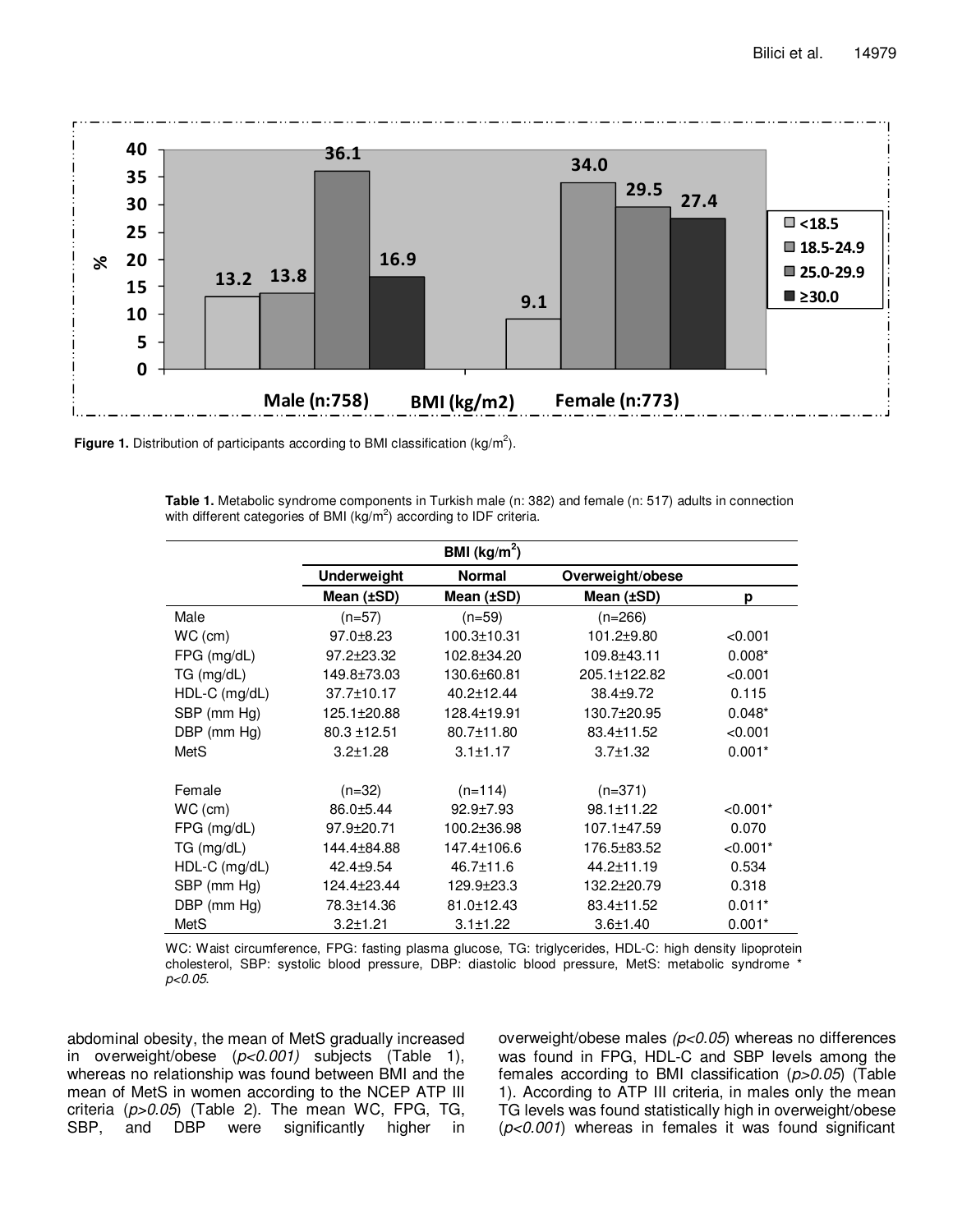|                 |                    | BMI ( $kg/m2$ )  |                  |            |
|-----------------|--------------------|------------------|------------------|------------|
|                 | <b>Underweight</b> | <b>Normal</b>    | Overweight/obese |            |
|                 | Mean (±SD)         | Mean (±SD)       | Mean (±SD)       | р          |
| Male (n: 171)   | $(n=17)$           | $(n=30)$         | $(n=124)$        |            |
| $WC$ (cm)       | $105.3 \pm 3.49$   | $108.1 \pm 4.50$ | 108.6±7.74       | 0.247      |
| FPG (mg/dL)     | 106.5±32.85        | 112.5±37.36      | 113.1±43.8       | 0.797      |
| TG (mg/dL)      | 158.1±103.20       | 121.8±60.67      | 215.7±128.3      | $< 0.001*$ |
| $HDL-C$ (mg/dL) | 34.8±8.81          | 38.5±13.45       | $36.8 + 9.68$    | 0.072      |
| SBP (mm Hg)     | 128.2±24.68        | 133.5±21.09      | 136.2±21.65      | 0.246      |
| DBP (mm Hg)     | 83.2±14.35         | $83.3 \pm 11.18$ | 86.3±11.89       | 0.129      |
| MetS            | $3.4 \pm 1.37$     | $3.2 \pm 1.22$   | $3.9 + 1.23$     | $0.032*$   |
|                 |                    |                  |                  |            |
| Female (n: 398) | $(n=8)$            | $(n=83)$         | $(n=307)$        |            |
| $WC$ (cm)       | $92.9 + 6.39$      | $96.3 + 6.41$    | $101.1 \pm 9.92$ | $< 0.001*$ |
| $FPG$ (mg/dL)   | 107.5±17.94        | 98.7±29.23       | 108.8±48.76      | 0.364      |
| TG (mg/dL)      | 155.8±122.79       | 141.1±65.89      | 181.8±86.57      | $< 0.001*$ |
| $HDL-C$ (mg/dL) | 37.7±6.54          | 467.0±10.51      | 44.0±11.64       | 0.185      |
| SBP (mm Hg)     | 129.0±17.10        | 131.9±25.17      | 134.2±20.82      | 0.717      |
| DBP (mm Hg)     | 82.5±7.07          | 81.6±13.14       | 84.7±11.47       | 0.216      |
| MetS            | $3.5 \pm 1.06$     | $3.1 \pm 1.17$   | $3.68 + 1.32$    | 0.082      |

**Table 2.** MetS components in Turkish males and females adults in connection with different categories of BMI (kg/m<sup>2</sup>) according to ATP III criteria.

WC: Waist circumference, FPG: fasting plasma glucose, TG: triglycerides, HDL-C: high density lipoprotein cholesterol, SBP: systolic blood pressure, DBP: diastolic blood pressure, MetS: metabolic syndrome \* p<0.05.



**Figure 2**. Prevalence of the various components of MetS and the contribution by gender according to IDF criteria; FPG: Fasting plasma glucose, TG: triglycerides, HDL-C: high density lipoprotein cholesterol, WC: waist circumference, SBP: systolic blood pressure, DBP: diastolic blood pressure.

differences in WC and TG levels  $(p<0.001)$  (Table 2).Hypertriglyceridemia and low HDL-C were the criteria of MetS with the highest prevalence (Figures 2 and 3). According to IDF criteria, the frequency of participants with high FPG and WC were higher than the participants according to the ATP III criteria.

## **DISCUSSION**

The variability in prevalence estimates reflects the different cut-off points and different combinations of criteria among the various definitions of MetS. The prevalence estimates of NCEP-ATPIII and IDF definitions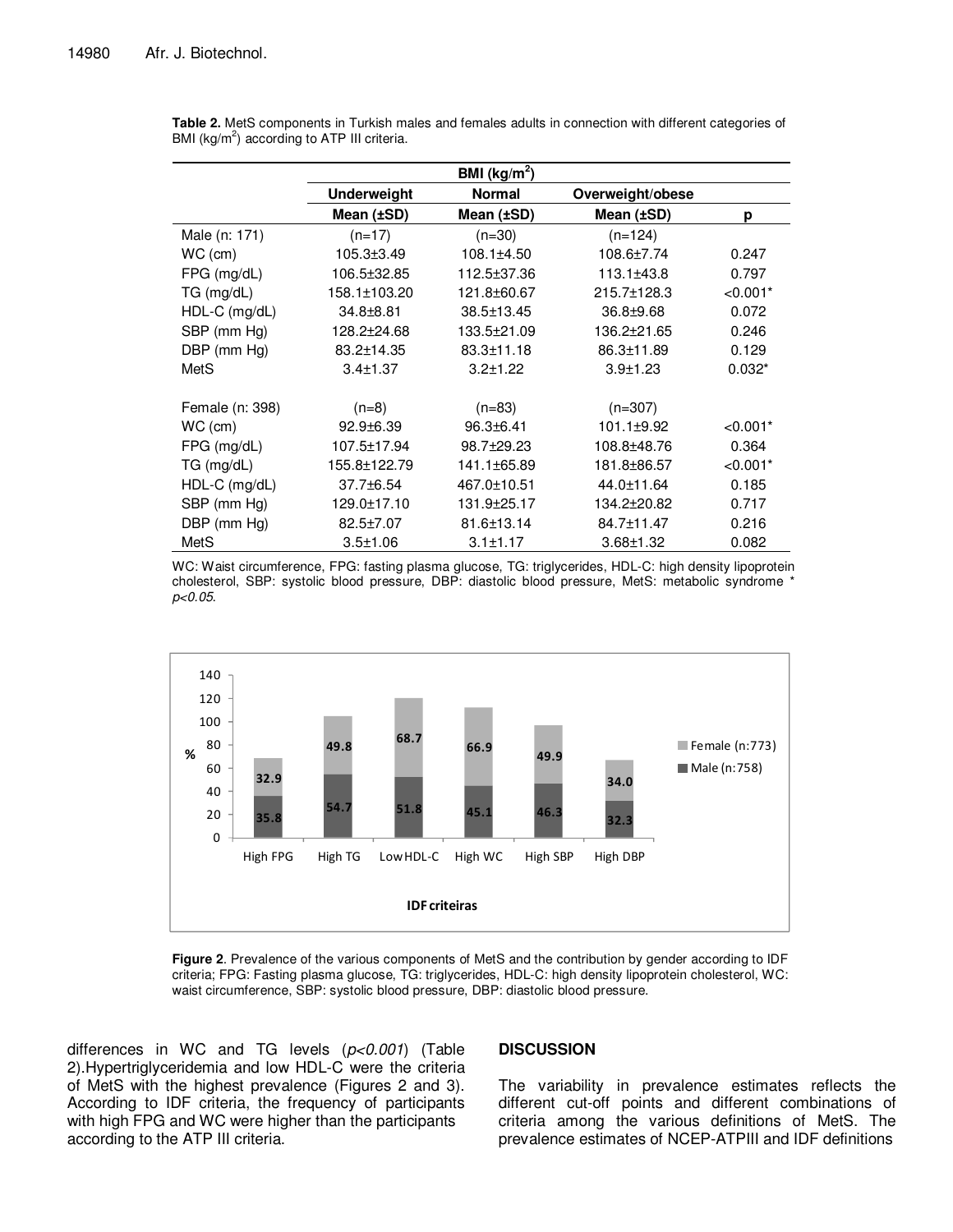

Figure 3. Prevalence of the various components of MetS and the contribution by gender according to ATP III criteria; FPG: Fasting plasma glucose, TG: triglycerides, HDL-C: high density lipoprotein cholesterol, WC: waist circumference, SBP: systolic blood pressure, DBP: diastolic blood pressure.

are close to each other (Can and Bersot et al., 2007). Although there are divergent criteria for the identification of MetS, they all tend to agree that the core components of MetS include obesity, WC, FPG and hypertension (Cornier et al., 2008). Regardless of the definition criteria, MetS prevalence increased in parallel with increasing BMI (Mikkola et al., 2007). In the present study, the prevalence of overweight was 32.8% (36.1% in men and 29.5% in women) and the prevalence of obesity was 22.2% (16.9% in men and 27.4% in women). Among Turkish adults, the prevalence of being overweight is similar to that of Europe, whereas the prevalence of obesity among women is higher than the European average. Previous studies have found the prevalence of overweight as 36.0% (41.5% in men and 30.6% in women) and the prevalence of obesity as 30.4% (20.6% in men and 39.9% in women) in Turkey (Oğuz et al., 2008). The Turkish population has one of the world's highest prevalence of MetS. This suggests a greater burden of MetS in our population compared with most developed countries (Abate, 2000; Thomas et al., 2000; Das, 2002). The results of this study showed that the overall prevalence of MetS, as defined by the NCEP-ATPIII and IDF, was 48.2 and 56.4%, respectively.

This prevalence's are higher when compared with the American, Greek and European populations (Ford et al., 2002; Athyros et al., 2005; Qiao, 2006). Although obesity and level of physical activity contribute significantly to the frequency of MetS, other factors, such as a genetic predisposition, may play a role (Abate, 2000; Thomas et al., 2000; Das, 2002). Similarly to our study, in previous studies, assessment of MetS using the IDF criteria identified a higher number of subjects than the NECP-ATPIII definition (DECODA, 2007; Deepa, 2007; Ucar et al., 2009; Lima et al., 2009; Valenzuela et al., 2007; Moebus et al., 2007). Another study conducted on Turkish adults (532 men and 1036 women) showed that age- and sex-adjusted prevalence of MetS was 38% by

NECP-ATPIII and 42% by IDF, but similar to our study, the agreement between NCEP and IDF definitions was substantial (kappa: 0.77) (Day, 2007). The kappa value of the agreement between the IDF and NECP-ATPIII definitions was 0.79 in our study. In this study, the prevalence of MetS was different between men and women according to ATPIII and IDF, and it was higher in women than men in all age groups  $(p<0.05)$ . The prevalence increased significantly according to increasing age in women, but was not different by age group in men. Although in some countries, MetS is more prevalent among women (Ramachandran et al., 2003; Gupta et al., 2004; Kim et al., 2004; LEE, 2006), in others, the prevalence of the syndrome is similar in both genders (Chuang et al., 2004; Duc, 2005; Enkhmaaa et al., 2005; Thomas et al., 2005).

In earlier studies, the prevalence of MetS and its components was shown to increase in parallel with BMI (Cook et al., 2003; Weiss et al., 2004). In our study, according to the classification of NCEP ATP III criteria, no relationship was found between BMI and the prevalence of MetS in women  $(p>0.05)$ , whereas according to IDF classification, the prevalence of MetS increased with BMI in both genders  $(p<0.05)$ . These results are similar to our findings (Mikkola, 2007). The definitions of abdominal obesity and high FPG differ between the IDF and ATPIII criteria, but definitions of the other components are the same. In addition, IDF criteria presuppose the presence of abdominal obesity. Thus, stricter criteria for normal values of WC and FPG or the prerequisite of abdominal obesity could lie behind the higher prevalence of the MetS as defined by IDF (2006).

In the present study, hypertriglyceridemia and low HDL-C were the criteria of MetS with the highest prevalence. In Asian countries, the prevalence of MetS is very high and a low HDL-C is the prevalent abnormality (Qiao, 2006). A high prevalence of low HDL-C has been previously reported in Turkey (Mahley et al., 1995; Onat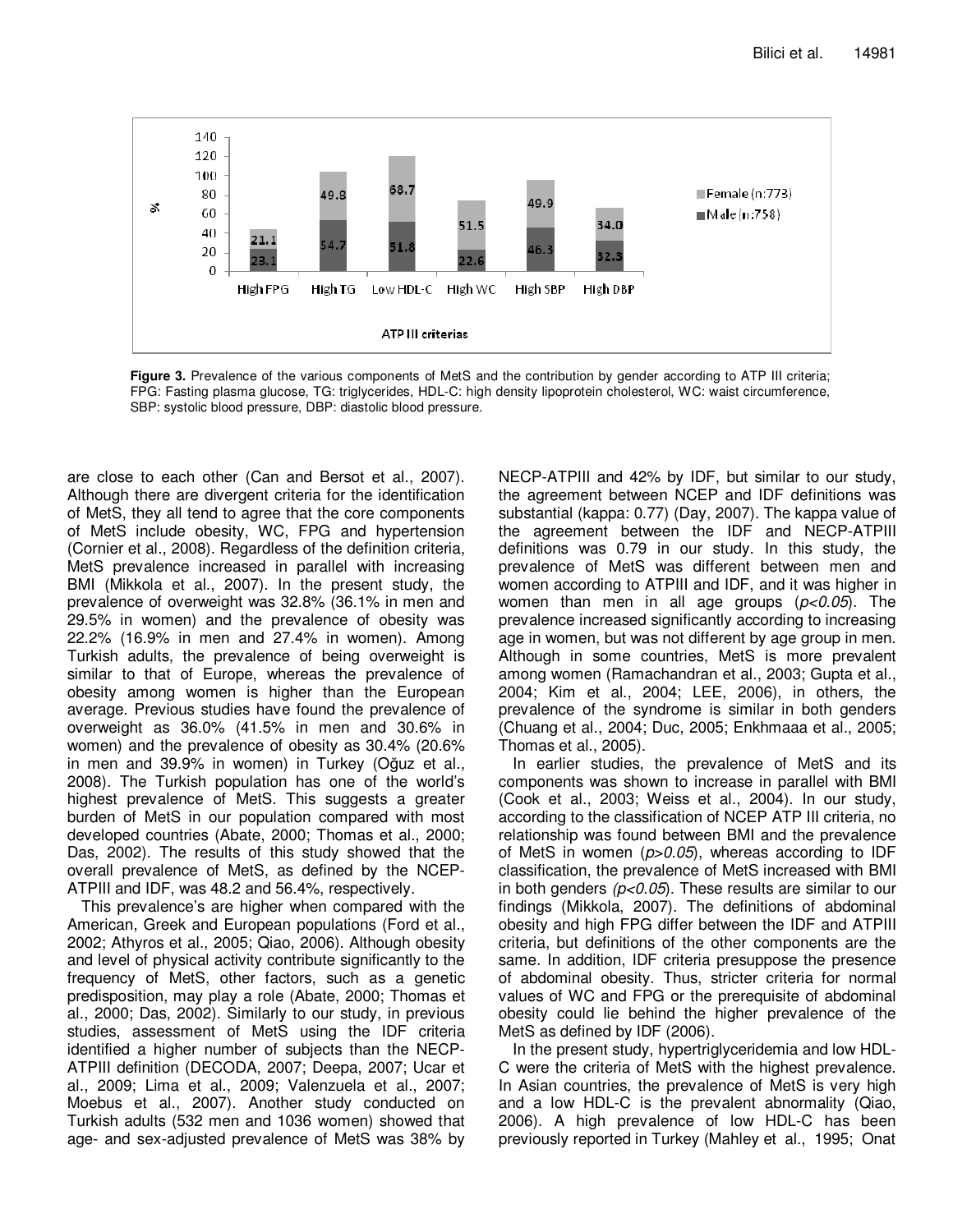et al., 1999), but the frequency of the low HDL component of MetS is not higher in the Turkish population than in the American population (Jacobson et al., 2004). Our results have shown that, according to IDF criteria, the frequency of participants with high FBG and WC was higher than the frequency of participants fulfilling the ATP III criteria. Valenzuela et al. (2007) analyzed data from a random subsample of 1,833 adults 17 years and older, based on the NCEP ATP III Update 2004 and the IDF 2005 criteria. The results of this study were that the prevalence of MetS components was 46, 30 and 52.6% for hypertension, high triglycerides and low HDL-C, respectively (common to both criteria). The prevalence of high WC was 29.7 and 59.4% for ATPIII and IDF, respectively.

In conclusion, the prevalence of the MetS in the adult Turkish population is very high, especially in women. Also, the IDF definition resulted in an increase in the prevalence of MetS, whereas the agreement between the IDF and NCEP definitions for MetS was substantial. The high prevalence of MetS in Turkey is associated with an increase in the incidence of coronary artery disease and diabetes, which are already high compared with most developed or developing countries. These results indicate that a greater emphasis should be laid on MetS management. Adoption of healthy lifestyle behaviours in mid-life has beneficial health outcomes. Thus, developing culturally-relevant interventions that are effective in helping people with MetS are needed to reduce the longterm negative outcomes.

## **Abbreviations**

**HDL-C,** High-density lipoprotein cholesterol; **IDF,** international dietetics federation; **NCEP-ATPIII,** national cholesterol education program; adult treatment panel III; **NCEP,** national cholesterol education program; **MetS,**  metabolic syndrome; **TG,** triglycerides; **WHO,** world health organization; **EGIR,** European group for the study of insulin resistance; **WC,** waist circumference; **HC,** hip circumference; **BP,** blood pressure; **SBP,** systolic blood pressure; **DBP,** diastolic blood pressure; **FPG,** fasting plasma glucose; **TG,** triglycerides; **TC,** total cholesterol; **LDL-C,** low-density lipoprotein cholesterol; **BMI,** body mass index.

#### **REFERENCES**

- Abate N (2000). Obesity and cardiovascular disease. Pathogenetic role of the metabolic syndrome and therapeutic implications. J. Diabet. Complicat., 14:154-74.
- Athyros VG, Bouloukos I, Pehlivanidis AN, Papageorgiou SG, Dionysopoulou AN. Symeonidis PI, Petridis DI, Kapousouzi MI, Satsoglou EA, Mikhailidis DP (2005). The prevalence of the metabolic syndrome in Greece: The MetS-Greece Multicentre Study Mikhailidis. Diabetes, Obesity and Metabolism. 7:397-405.
- Balkau B, Charles MA (1999). Comment on the provisional report from the WHO consultation. European Group for the Study of Insulin

Resistance (EGIR). Diabet. Med., 16: 442-443.

- Can AS, Bersot TP (2007). Analysis of agreement among definitions of metabolic syndrome in nondiabetic Turkish adults: a methodological study. BMC Public Health. 7: 353-362.
- Cheal KL, Abbasi F, Lamendola C, McLaughlin T, Reaven GM, Ford ES (2004). Relationship to insulin resistance of the adult treatment panel III diagnostic criteria for identification of the metabolic syndrome. Diabetes. 53:1195-200.
- Chuang SY, Chen CH, Chou P (2004). Prevalence of metabolic syndrome in a large health check-up population in Taiwan. J. Chin. Med. Assoc., 67: 611-20.
- Cook S, Weitzman M, Auinger P, Ngyuen M, Dietz MW (2003). Prevalence of a metabolic syndrome phenotype in adolescents. Arch. Pediatr. Adolesc. Med. 157: 821-827.
- Cornier MA, Dabelea D, Hernandez TL, Lindstrom RC, Steig AJ, Stob NR, Van Pelt RE, Wang H, Eckel RH (2008). The Metabolic Syndrome. Endocrine Reviews. 29(7): 777-822.
- Das UND (2002). Metabolic syndrome X is common in South Asians, but why and how? Nutrition. 18: 774-776.
- Day C (2007). Metabolic syndrome or what you will: definitions and epidemiology. Diabetes. Vasc. Dis Res., 4: 32-38.
- Deepa M, Farooq S, Datta M, Deepa R, Mohan V (2007). Prevalence of metabolic syndrome using WHO, ATPIII and IDF definitions in Asian Indians: the Chennai Urban Rural epidemiology Study (CURES-34). Diabetes. Metab. Res. Rev., 23:127-134.
- Duc Son LNT, Kunii D, Hung NT, Sakai T, Yamamoto S (2005). The metabolic syndrome: prevalence and risk factors in the urban population of Ho Chi Minh City. Diabet. Res. Clin. Pract., 67: 243- 250.
- Enkhmaaa B, Shiwakua K, Anuurada E, Nogib A, Kitajimaa K, Yamasakia M, Oyunsuren T, Yamane Y (2005). Prevalence of the metabolic syndrome using the Third Report of the National Cholesterol Educational Program Expert Panel on Detection, Evaluation, and Treatment of High Blood Cholesterol in Adults (ATP III) and the modified ATP III definitions for Japanese and Mongolians. Clin. Chim. Acta., 352:105-113.
- Executive Summary of the Third Report of The National Cholesterol Education Program (NCEP) Expert Panel on Detection, Evaluation, and Treatment of High Blood Cholesterol in Adults (Adult Treatment Panel III) (2001). JAMA. 285: 2486-2497.
- Ford ES, Giles WH, Dietz WH (2002). Prevalence of metabolic syndrome among US adults: findings from the Third National Health and Nutrition Examination Survey JAMA. 287: 356-359.
- Gupta R, Deedwania PC, Gupta A, Rastogi S, Panwar RB, Kothari K (2004). Prevalence of metabolic syndrome in an Indian urban population. Int. J. Cardiol., 97: 257-261.
- Jacobson TA, Case CC, Roberts S, Buckley A, Murtaugh KM, Sung JCY, Gause D, Varas C, Ballantyne CM (2004). Characteristics of US adults with themetabolic syndrome and therapeutic implications. Diabet. Obes. Metab., 6: 353-362.
- Kim ES, Han SM, Kim YI, Song KH, Kim MS, Kim WB, Park JY, Lee KU (2004). Prevalence and clinical characteristics of metabolic syndrome in a rural population of South Korea. Diabet. Med., 21: 1141–1143.
- Kirkendoll KD, Clark PC, Grossniklaus DA, Igho-Pemu P, Mullis RM, Dunbar SB (2010). Metabolic syndrome in African Americans: views on making lifestyle changes. J. Transcult. Nurs., 21(2): 104–113.
- Lechleitner M (2008). Obesity and the metabolic syndrome in the elderly - A Mini-Rev. Gerontol., 54: 253-259.
- Lee WY, Park JS, Noh SY, Rhee EJ, Kim SW, Zimmet PZ (2006). Prevalence of the metabolic syndrome among 40.698 Korean metropolitan subjects. Diabet. Res. Clin. Pract., 65:143-149.
- Lima SMRR, Reis BF, Saito S, Postigo S. Aoki T (2009). The prevalence of metabolic syndrome using NCEP-ATP III and IDF definitions in Brazilian women after menopause 8th European Congress on Menopause (EMAS) / Maturitas, 63(Supp 1): 70.
- Lohman TG, Roche AF, Martorell R. (Editors) (1988). Anthropometric Standardization Reference Manual. Kinetics Books, Champaign, Illinois.
- Mahley RWW, Palaoglu KE, Atak Z, Dawson-Pepin J, Langlois AM, Cheung V, Onat H, Fulks P, Mahley LL, Vakar F, Ozbayrakcı S, Gokdemir O, Winkler W (1995). Turkish Heart Study: lipids, lipoproteins, and apolipoproteins. J. Lipid. Res., 36: 839-859.